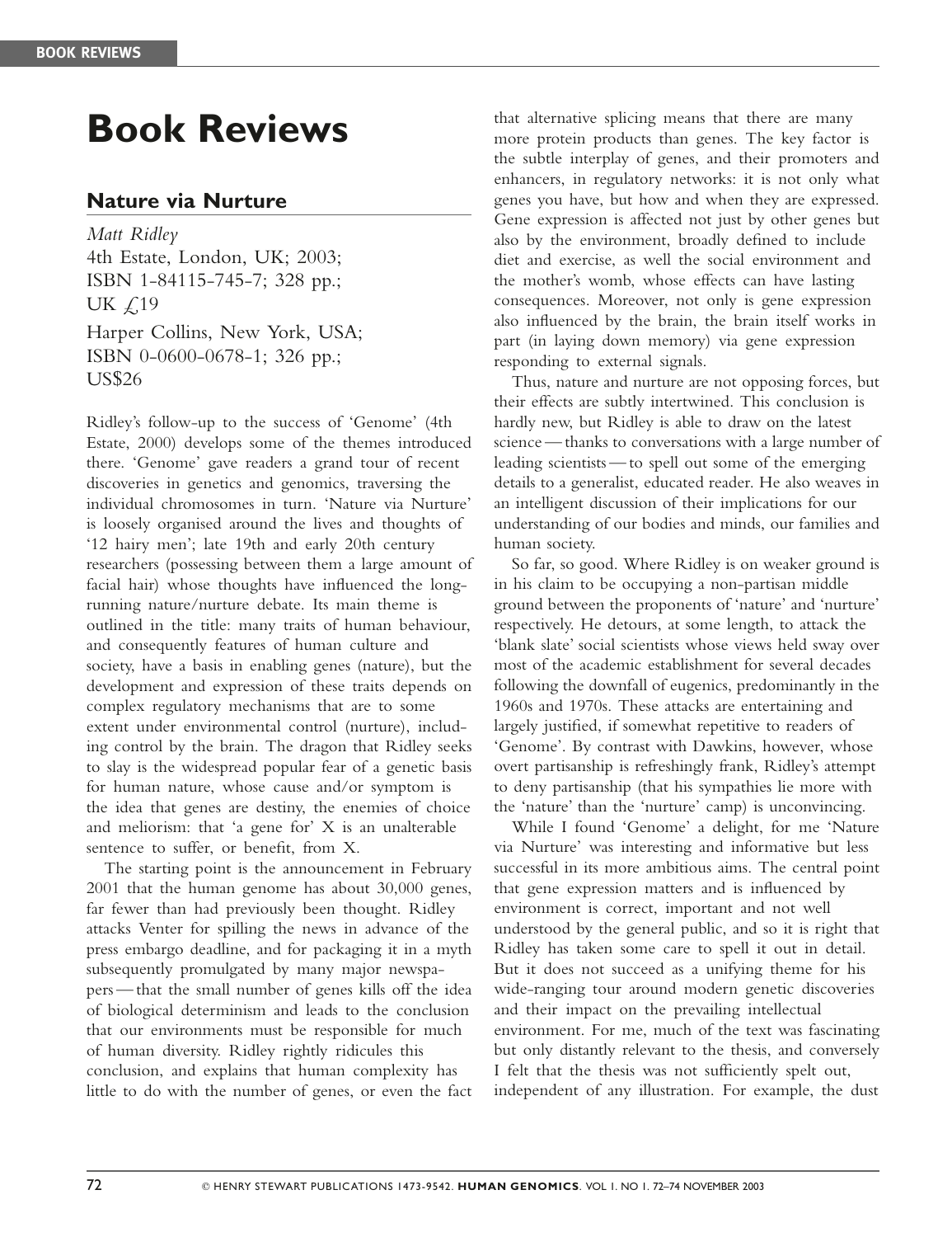jacket speaks of genes that '... absorb formative experiences, react to social cues ...' This reflects the text accurately, given an appropriate interpretation of 'absorb' and 'react'. These terms may be misunderstood as suggesting that the environmental effects on gene expression are somehow capable of being passed on over generations, however, and Ridley does not take care to clarify this point. This potential misunderstanding is especially evident in a paragraph on the 'Flynn effect' of increasing IQ over successive generations. Inevitably, given our current limited knowledge of gene regulation, the details are hard-going in places. Similarly, the picture is still sufficiently fuzzy that it is unsurprising if Ridley's thesis fails to unify and compel. Nevertheless, his tour through neurogenetics and developmental genetics, as well as the genetic basis of language, culture and society, and the related, recent intellectual history, is a must for anyone interested in keeping abreast of the latest understanding of ourselves, our genetic inheritance and our social environments.

> David Balding Imperial College London London, UK

## DNA Microarrays and Gene Expression — From Experiments to Data Analysis and Modelling

Pierre Baldi and G. Wesley Hatfield Cambridge University Press, Cambridge, UK; 2002; ISBN 0-521-80022-6; 230 pp.;  $\angle$ 35.00;Hardback;

Microarray technology permits the gene expression profiles of tens of thousands of genes to be compared in a single experiment. This, and the advent of a number of other high-throughput technologies, extends the methods available for studying biological systems and facilitates the collection of unprecedented amounts of data. Extracting knowledge and insights from these data requires interdisciplinary collaboration among biologists, statisticians and computer scientists. 'DNA Microarrays and Gene Expression — From Experiments to Data Analysis and Modelling' is the product of such an interdisciplinary collaboration between Hatfield, a microbiologist, and

Baldi, who has a background in computational genomics and bioinformatics. The book has been written to promote exactly this type of collaboration, to foster the 'twoway flow of information and ideas between biologists and computational scientists' by providing in-depth descriptions of DNA microarray technologies and the computational methods appropriate for analysis of the data.

The book is intended for a wide readership, from those who have a background in the life sciences to those with a computational or statistical background, from researchers who have only a rudimentary understanding of gene expression analysis to those actively engaged in collaborative research. Most of the text is accessible by anyone with a basic understanding of biology or maths, although, as the authors acknowledge in the preface, full appreciation of the computationally or biologically technical sections is likely to require input from colleagues from other disciplines. This strategy, which could have been problematic, works surprisingly well, not least because of the authors' success in providing concise explanations that can be read at a number of levels, and by providing frequent 'take home' messages. For example, text describing use of the scaled inverse gamma distribution as a conjugate prior (the book has a distinctly Bayesian emphasis) is interspersed with sentences such as: 'If you are not familiar with gamma distributions, think of this prior as a bell-shaped distribution, restricted to positive values'. Similarly, sections on molecular reactions begin with the Michaelis–Menten equation and an analogy between regulators of multiple genes as 'hubs' in maps that show the flight paths of aeroplanes from well-connected airports.

The book covers a wide range of subject areas, extending from a brief history of genomics in Chapter 1, through methods and instrumentation in Chapters 2 and 3, statistical data analysis in Chapters 4 to 7 and systems biology in Chapter 8. The first two chapters on statistical analysis of microarray data include standard topics such as inferring changes, dimensionality reduction, clustering, experimental design and interpretation, with the third chapter providing an example drawn from the authors' own research. This layout has the advantage that data analysis topics are presented in a logical sequence in Chapters 5 and 6 and are revisited within the context of the application and validation of the methods in Chapter 7. Appendices provide detailed experimental protocols, information on use of the authors' CyberT software and mathematical complements to the chapters on statistical analysis.